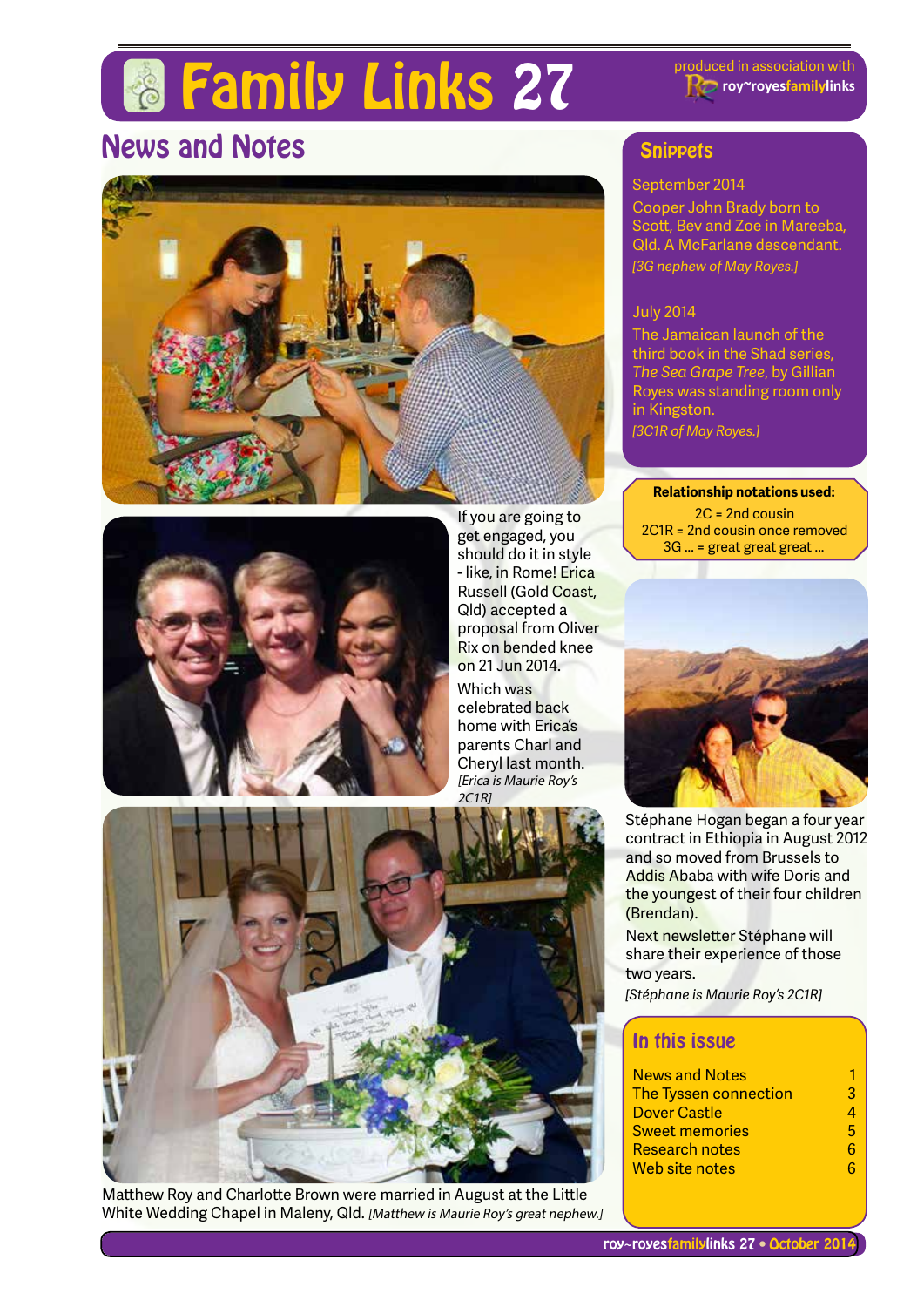#### More News and Notes...



Warning! If I don't get enough photos/news I have to post some of my own photos! This magnificent flower was in full bloom in Cairns Flecker Botanic Gardens when we visited in August. We caught up with a host of Roy and Royes relatives, as we usually do about this time of year, but this year we made a side trip to remote Weipa on the west of Cape York Peninsula to catch up with cousin [therefore Maurie Roy's nephew] Rob.





The web site for Royes Family International has changed to http://theroyesfamily.com. They are mainly descendants of Charles John Royes (who migrated from London to Jamaica probably in the 1820s). He is a brother to Edward Hougham Royes sr.

They are an active community - check out their web site.

[Charles John Royes is 2G uncle to May Royes.]



Bruce Roy's 50th year since ordination at St Andrews Presbyterian Church, Roma, QLD in 1964 was acknowledged at the 2014 Synod of NSW & ACT of the Uniting Church, along with 14 other jubilarians.

### **Photo from the past**

Wedding of Bert Royes and Mary Moody 19 June 1906 in Mareeba, Queensland.

As far as we can work out, the people are

STANDING: Edward Mordaunt Royes (28), Thomas Mordaunt Royes (26), Mary Agnes Royes (16), Herbert Charles Royes, Mary Jane Moody, Elizabeth Isobel Royes (21), John George Royes (11), Charles Mordaunt Royes SEATED: Jessie Phoebe Royes (13), Jean Stewart Royes (30),



unknown, Mary Higginson Murray, Eleanor Etta Royes Robinson (25), George Thomas Ainsbury FLOWER GIRLS: Winifred Constance Royes (6), Eleanor May Swan (6) and small boy unknown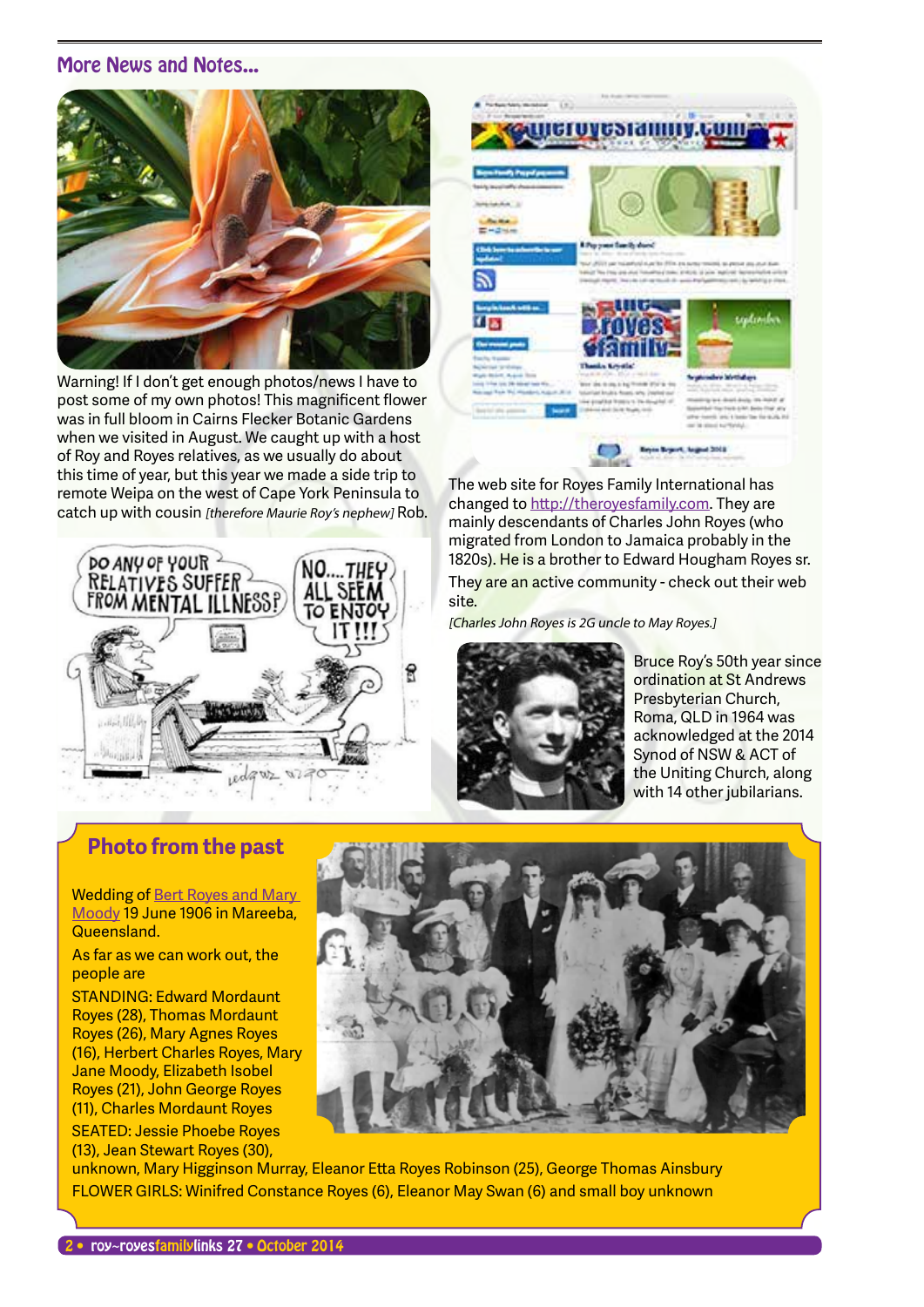### The Tyssen connection

Solomon Royes's second marriage was to Mary<br>Hougham. Their first child was named Samuel Tyssen Royes (1804-?). Where does "Tyssen" come from?

There is a strong connection between the Houghams and Tyssens. Samuel Tyssen (1698-1748) married Sarah Hougham (1708-1748) in 1730. Their eldest child, Sarah (1731-1800) married Richard Boddicott (1725-1756) in 1752 and they had a daughter Sarah (1756-1790). Sarah Boddicott then married Samuel Tyssen (her second cousin) in 1782. (See how family tree research can get complicated as you keep track of the Sarahs and Samuels and inter-marriage within families!)



*This portrait miniature by John Smart (1742-1811) was sold in 2011 for £43,250 (A\$76,641). It is described as: Mrs. Sarah Tyssen (1756- 1790) née Boddicott, wearing lavender dress, slashed at the sleeve to reveal white, white lace slip visible to her décolleté trimmed with fine green ribbon, a green ribbon bow to her corsage, her hair elaborately upswept and dressed with strands of pearls* 

*and a sheer white veil. [Signed on the obverse with initials and dated J.S./ 1781., silver frame, engraved on the reverse Sarah Tyssen/ dr. of Richd. Boddicott,/ b.1756. md.1782. d.1790. Oval,* 

*52mm (2 1/16in) high]* 

**C** amuel and Sarah (Boddicott) Tyssen had four children - two died as infants. The survivors were Sarah and Samuel but their mum died when they were 6 and 5 respectively, in 1790. This is where we appreciate the strong Hougham connection, because:

- Sarah (1784-1854) became a ward of Solomon Hougham, goldsmith, the same Solomon Hougham (1746- 1818) who also fostered Solomon Royes (abt 1774- 1842), her 3C1R.
- Samuel (1785-1845) became a ward of William Hougham of Barton Court (Canterbury), presumably the younger





William (1752-1828). (You will find an article on Barton Manor on the web site and in Family Links #18 (October 2011)

It is interesting to note that neither Solomon Hougham nor William Hougham had children of their own. Both Samuel and Sarah are mentioned in Solomon Hougham's will, as also is Sarah's husband John Yelloly, "of Finsbury Square, Doctor of Physic".

She is not mentioned in William's will.

**According to worldnames.**<br> **Apublicprofiler.org which** scans directories and electoral rolls, over 20% of Tyssens live in Norway, nearly 6% live in Holland and nearly 5% live in Belgium. They class the name as Nordic. Other sites suggest



that it is also a French name and arrived in England with William the Conqueror. The name is also spelt Thyssen.

The Tyssens in our family tree were Flemish and

came from Holland (Flushing, Zealand) in the 17th century in the person of Francis Tyssen (1624-1699). He married Dorothy Callant in London. Our chart picks up his grandson Samuel, who married Sarah Hougham in 1730. She is the daughter of another Solomon Hougham (1656-1714) who was a draper in London who owned lands in Ash, Kent. Sarah is therefore a fourth cousin of Samuel Tyssen Royes and 4C3R of May Royes.

A Samuel Tyssen (1756-1800) owned Felix Hall, Essex (illustrated above in a sketch done in 1773) and later Narborough Hall, Norfolk, where he is buried.  $\mathbf{E}$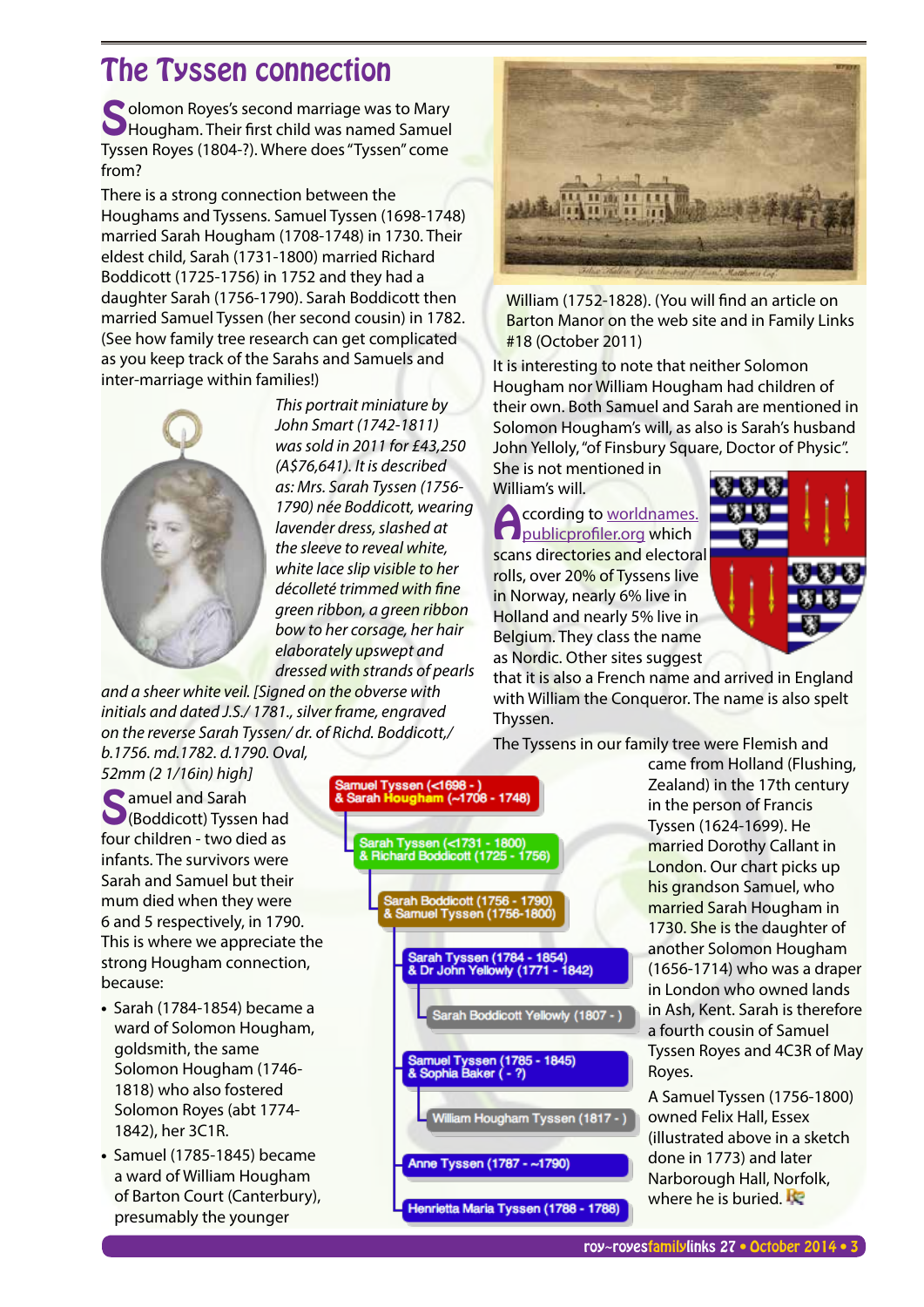### Dover Castle

Robin Young

I had been to Dover Castle many times but this visit<br>was different. It was the first time that I had been had been to Dover Castle many times but this visit there after discovering that my ancestors had been a part of its history, and as I stood at the threshold of the Pharos I couldn't help thinking about my ancestors who must have stood in the same position 1000 years ago. But even 1000 years ago this Pharos was an ancient monument.

The Pharos which stands adjacent to St Mary's in Castro was one of two lighthouses built to guide the Roman fleet into the harbour. The one on the western side of the valley survives only at the level of its foundations. The Pharos within the castle grounds survives to a height of about thirteen metres which makes it the tallest surviving Roman building in Britain, although it may once have stood to a height of twenty-four metres. The dating of the early phase of the fort is around AD130 to AD150, and as it stands today only the first four Roman stages survive.

As well as a fire lit on top of the Pharos to guide ships, it also contained bells, and the earliest reference to them appears in 1252, when three bells were cast in Canterbury to be hung in the tower

The medieval stage appears to have been rebuilt between 1426 and 1437 when four masons are listed as being engaged in setting up in the belfry five new stone windows brought from Folkestone.

As part of a comprehensive restoration programme<br>
begun in 1580, the Pharos was given a new floor and roof in 1582. This work was done to enable the Pharos to be used as a powder magazine.

The first family connection with Dover Castle comes via **William D'Averanche** who landed in Dover with William the Conqueror. To place William in the family tree, he is Robert De Hougham's grandfather. *[Robert is May Royes's 27G grandfather.]* At that time the first castle at Dover was probably an Anglo-Saxon fortress and, on the arrival of William, the existing fortifications were improved with the building of an



earthwork castle. This Norman 'motte' (mound) which supported the castle is today known as 'Castle

Hill'.

Work began on Dover Castle in the latter part of the 12th century with the construction of the Keep (or Great Tower) - the largest in Britain - and is entered through a forebuilding more substantial than any other



built before or since. At each corner of the Keep lies a buttress turret, and mid-way along each wall is a pilaster buttress. Four storeys high, the Keep comprises a basement, first floor, and a second floor that spans two storeys, the upper level of which is a mural gallery that can be seen today at the end of the Great Armour Hall. The second storey provided the royal accommodation, and the first floor, based on a similar plan to the second, contained rooms with a much less elaborate decor. All floors were connected by staircases set in the north and south corner turrets.

In the castle itself, there are a number of chart<br>I on display listing the Constables of the castle In the castle itself, there are a number of charts and it is here that we find further evidence of our family's connection. Between 1100 and 1135 a **Simon D'Averanche** was a Deputy Constable. Currently, we know nothing about him and how he fits into the family tree has yet to be discovered.

**Another Simon** is deputy Constable in 1189- 1199. This Simon is Robert's nephew.

The next family member to be connected is Robert's brother, **another William**, he is credited to be the architect of Avranches Tower, reputedly the strongest tower in the curtain wall.

In 1226, yet **another William**, this one Robert's grand nephew and son of Simon was Constable of the castle, the chart on which Simon and his father William appear gives us the proof that the Houghams came from the Averanche family in as much as their coat of Arms is the same as is recorded in the College of Arms as belonging to Robert de Hougham.

Finally we have **another William**, Robert's great grand nephew and Deputy Constable in the period 1272 – 1307

This period of time is very difficult to research, not least because of the variety of spellings of the name. Sometimes AvEranche is used, sometimes Avranche and sometimes with an "s" at the end. These are all legitimate French spellings. The Latin versions are ALbrincis or Abrincis and the English version Arcis or Arques. Auberville has also been suggested as a derivation of the same name, and this list does not include all those variations caused by keyboard errors or mistakes.

The more prominent members of the Hougham family<br>Avranches Tower than any other The more prominent members of the Hougham family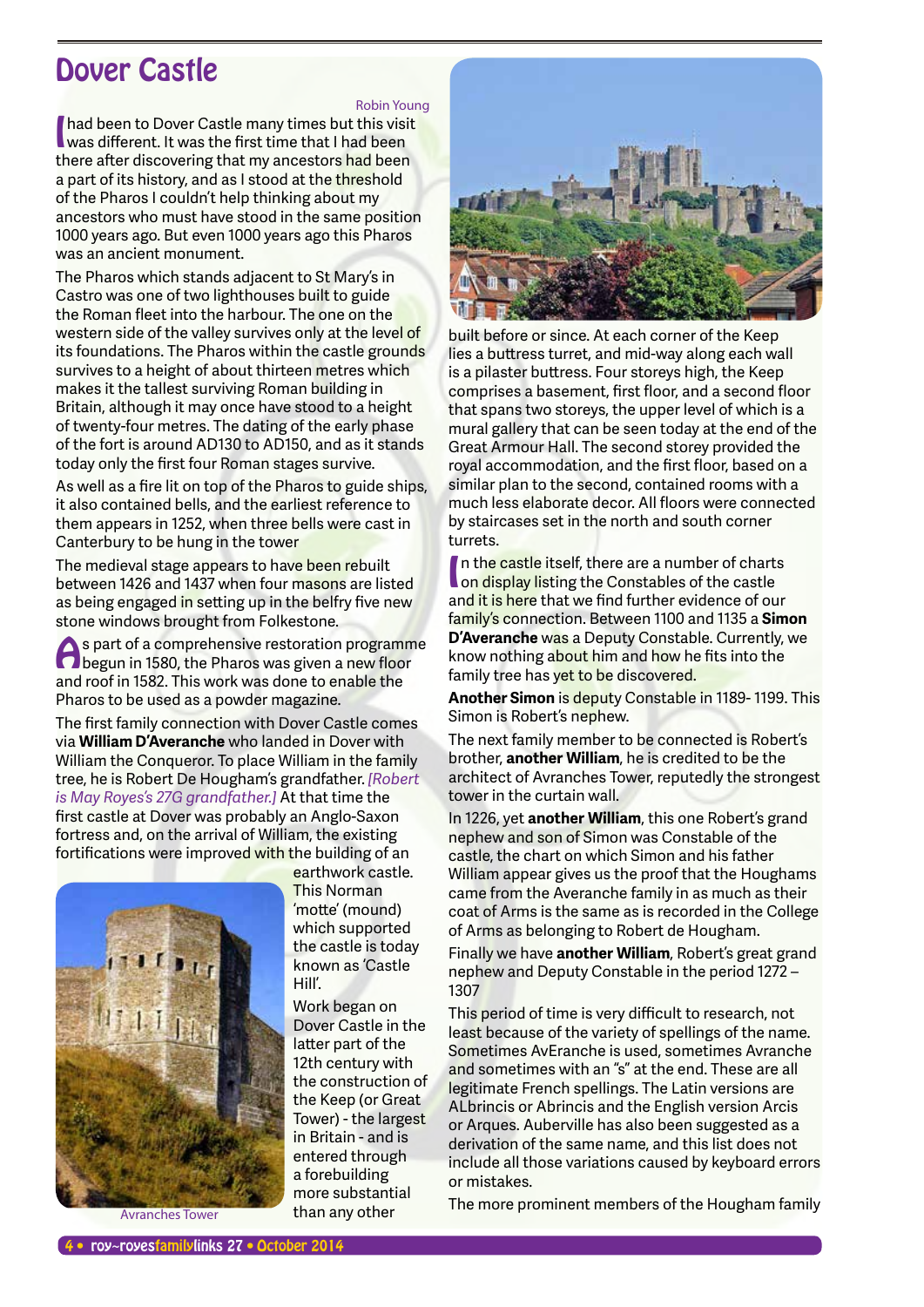eventually left the area and migrated throughout Kent. Ash, Sandwich and Canterbury all being homes to wealthy family members and from there the family moved on to London and hence to the US, Australia, New Zealand and South Africa. The castle itself remained at the doorway to England and repelled all invaders including one Adolf Hitler in 1939-1945.

See more at: http://hougham-huffam.org/showmedia. php?mediaID=1



## Sweet memories

### Reminiscences about sweets sold in the 1940s

[These are excerpts from an exchange that took place] the first week of March 2003 on the mailing list AUS-MEMORIES-L@rootsweb.com . See http://archiver. rootsweb.ancestry.com/th/index/AUS-MEMORIES/2003-03 for more]

Interesting to see if different states differ: Sherbert<br>Interesting to see if different states differ: Sherbert - triangle packet with

licorice for straw; Catherine wheel - a round lolly with two holes with serrated edges that had a piece of string that you wound until



it spun really fast--horrible hygiene--cut paper with it or spun till it hummed until finally ate it when it broke. . .; Buddies - choc coated caramel; musk sticks; huge multi-coloured lolly pops; boiled lollies that you sucked until your mouth was dry. . .; Jaffasjaffas of course for the Saturday picture matinee; 1 penny chocolates flat and you could roll them up so thin; 1 penny ice creams children's size . . .; pink pig and green frog cakes--sponge cake with crisp icing that broke as you bit into it and inside was cream. Both had their mouth open. Pay day treat for us kids as dad walked through on way to catch train at Central Station. None good for teeth but lots of memories in these.

#### Sandra Magee

And what about licorice blocks! Ten a penny thick<br>and soft Yum, home made honey comb, made with golden syrup, sugar and bi-carb soda, our lovely dad made these for us. Huge snow balls that took





more than a minute to eat. Columbines and acid drops, makes me drool just to think of them. Thanks for the memory

Val Davenport

**DentistI had didn't have such treats. I lived in**<br>Wollongong NSW at the time and I remember Creamy Toffees. They were flat and about as big as a Dairy milk chocolate these days. They were caramel flavoured and hard. I loved them and broke my front

tooth on one when I was 10 (that was 1940). I had to go to a dentist who took the nerve out of my tooth without a pain killing injection and I pushed his hand away and the drill went through my top lip and he smacked my face hard when I cried. I guess he didn't have a pain killing injection as the war was on. Mum had sent me to



him on my own and she couldn't see why I was crying when I got home, so I got no sympathy from her either. She was a tough lady and expected everyone to be the same. None of that stopped me from eating Creamy Toffees.

#### Marie Young, Sydney, Australia

And from going to the dentist too. Not too young to remember those days. You sank further down in the seat as they drilled until no where to go. Got even. He took out three molars instead of one (too many lollies?) and because I came out of the gas had to give me more so I vomited all over his waiting room and down the staircase as I left. Always feel good about that. Remember those toffees though. During Expo here in Brisbane the English Pavilion sold them. . .

Sandra Magee